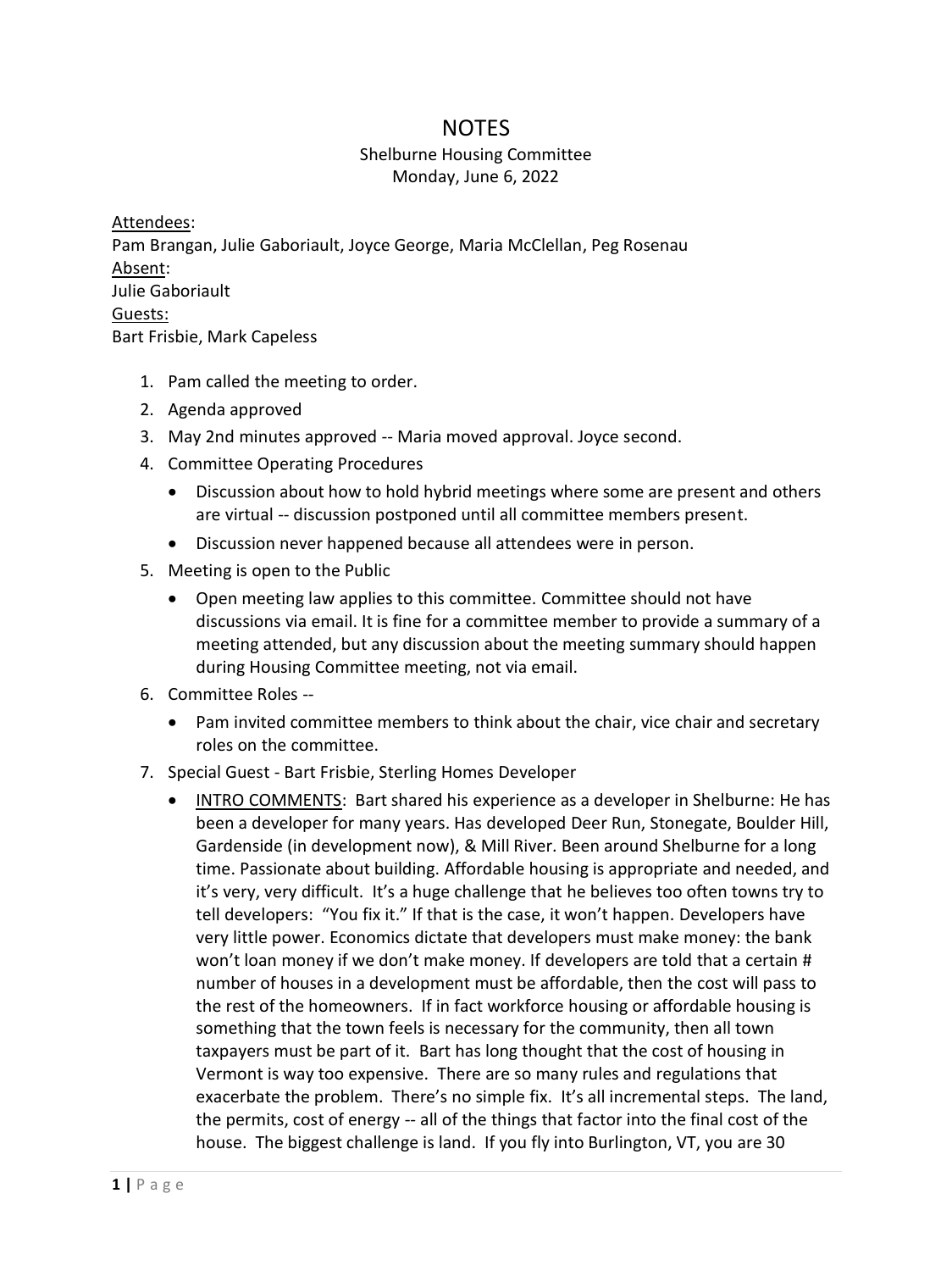seconds out from landing at the airport before you see concentrated housing. There's a lot of land, but it's not necessarily accessible to build on. Public water, public sewer make a huge difference. Permits are part of it. At the Gardenside Development: each lot has hard costs in excess of \$100,000 -- buying the land, getting the permits, building the infrastructure, putting in the roads…. Bart has to absorb the cost of all of that before even building the house.

- QUESTION: Can you speak to Shelburne building rules?
- ANSWER: Bart: Every project seems to be different. When you design roads and sidewalks, often times it's the Fire and Highway Dept who make final decisions about roads and other components, and sometimes those decisions have ripple effects that drive up the cost of building.
- QUESTION: What would be helpful?
- ANSWER: Bart: One idea is that affordability needs to be made a priority by the town. The Town needs to decide and balance the need for affordability with the Fire Dept & Highway Safety needs, Public Works needs, and other committee's requests. Affordability criteria hasn't had the prominence it deserves. We all want Workforce Housing. We all want affordable housing. My workers drive a long way because they can't afford to live here. We're all in this together. Find a piece of land that the town owns and if the town could donate the land for development, that would be helpful, or bring in a donor. We're the builder for the development in Hinesburg where the land has been donated by private philanthropist (former owner of NRG Systems) in collaboration with Champlain Housing Trust. CHT will build 100 mixedincome homes on the donated land. 100 units of housing total: 60 will build affordable, and in collaboration with CHT, they would be part of a shared equity program: 20 that will be built by Habitat for Humanity: An additional 20 homes will be built at market rate, built by Sterling Homes. Bart wonders if there a similar opportunity for land to be donated in Shelburne?
- QUESTION: Comments on Inclusionary Zoning?
- ANSWER: The concept is wonderful, but in practice it is problematic. Who is going to absorb cost of the 10% or 20% of affordable homes that must be below market rate? The price of the remaining market rate homes will have to subsidize the unmet costs of the affordable homes. If we want affordable/workforce housing, how about the Town waives the building fees? The town needs to be part of the solution.
- QUESTION: What's your experience with neighbors?
- ANSWER: When I consider building, I look at the neighbors. Nobody wants the woods to go away. Neighbors have a lot of credence with DRB and can drag process out that adds thousands and thousands of dollars to the project. If you have a plot of land and you want to go to the maximum density and the neighbors are going to fight you,the DRB is probably going to squirm. We'll spend more time because town doesn't like confrontation and wants everyone to be happy. Developer winds up being the "monkey in the middle." The rules may allow you to build X number of units, but it often doesn't work out that the developer can either get approval or fit the X number of units.